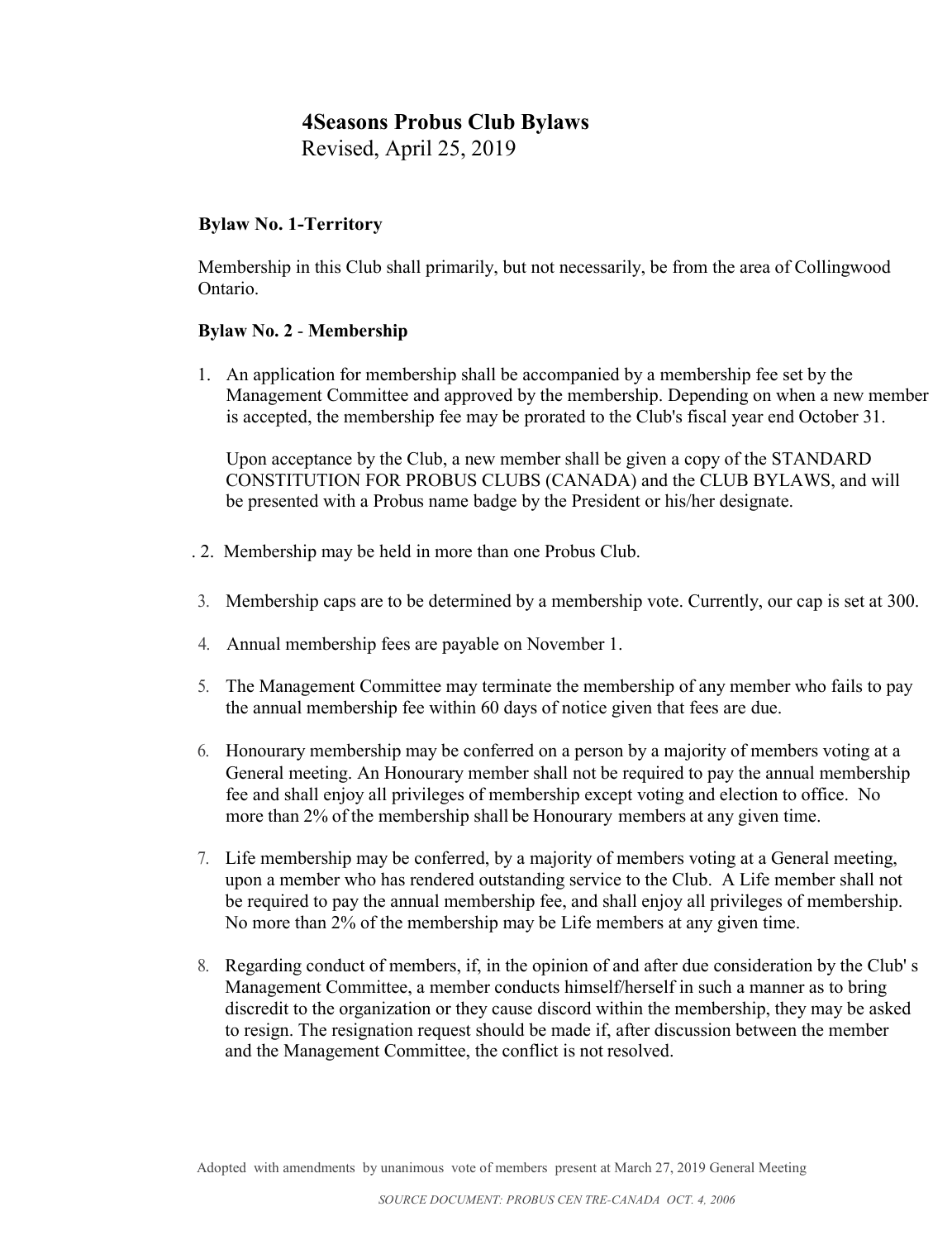#### **Bylaw No. 3** - **Management**

The Management Committee will consist of President, Vice President, Past President, Secretary, Treasurer, Membership Chairperson, Communications Chairperson, Speakers Chairperson and two (2) Events/ Activities Conveners.

From time to time it might be necessary to add management officers or sub committees to this list. Any new positions or subcommittees will be presented to the membership by the Management Committee for volunteers. Examples of possible subcommittees: Social Committee, News Letter Editor, Club Activity Organizers and event organizers.

The duties of the officers/ subcommittees shall be those usually pertaining to their respective offices and as provided for in the Constitution and Bylaws.

- 1. The President or a designate shall preside at all meetings of the Management Committee and the Club.
- 2. The Vice President shall perform all the duties of the President during any absence of the President. The Vice President will obtain a meeting facility for General meetings, manage the facility contract and be responsible for logistics and function of the General Meetings. The Vice President would ascend to the Presidency if for any reason the President is unable to perform his or her duties during the normal term of office. Otherwise the Vice President will be elected to President following the process provided for in the Constitution and Bylaw for election of officers.
- 3. The Past President shall participate on the Management committee and assist the President in all their duties as needed.
- 4. The Secretary shall be responsible for all minutes of the Club and the Club's archival material.
- 5. The Treasurer shall maintain and control all financial records of the Club and provide monthly financial statements to the Management Committee and annually to the Club Membership.
- 6. The Membership Chairperson shall be responsible for the membership roll which shall include members' names, postal and email addresses and telephone numbers (including cellphone numbers), and other information which the Club may determine. The membership roll shall be distributed to the members at least annually and shall include a statement that it is not to be used for commercial purposes.
- 7. The Communications Chairperson will manage the Club's website and publish the monthly newsletter.
- 8. The Speaker Chairperson will select appropriate speakers for the monthly General Meetings.

Adopted with amendments by unanimous vote of members present at March 27, 2019 General Meeting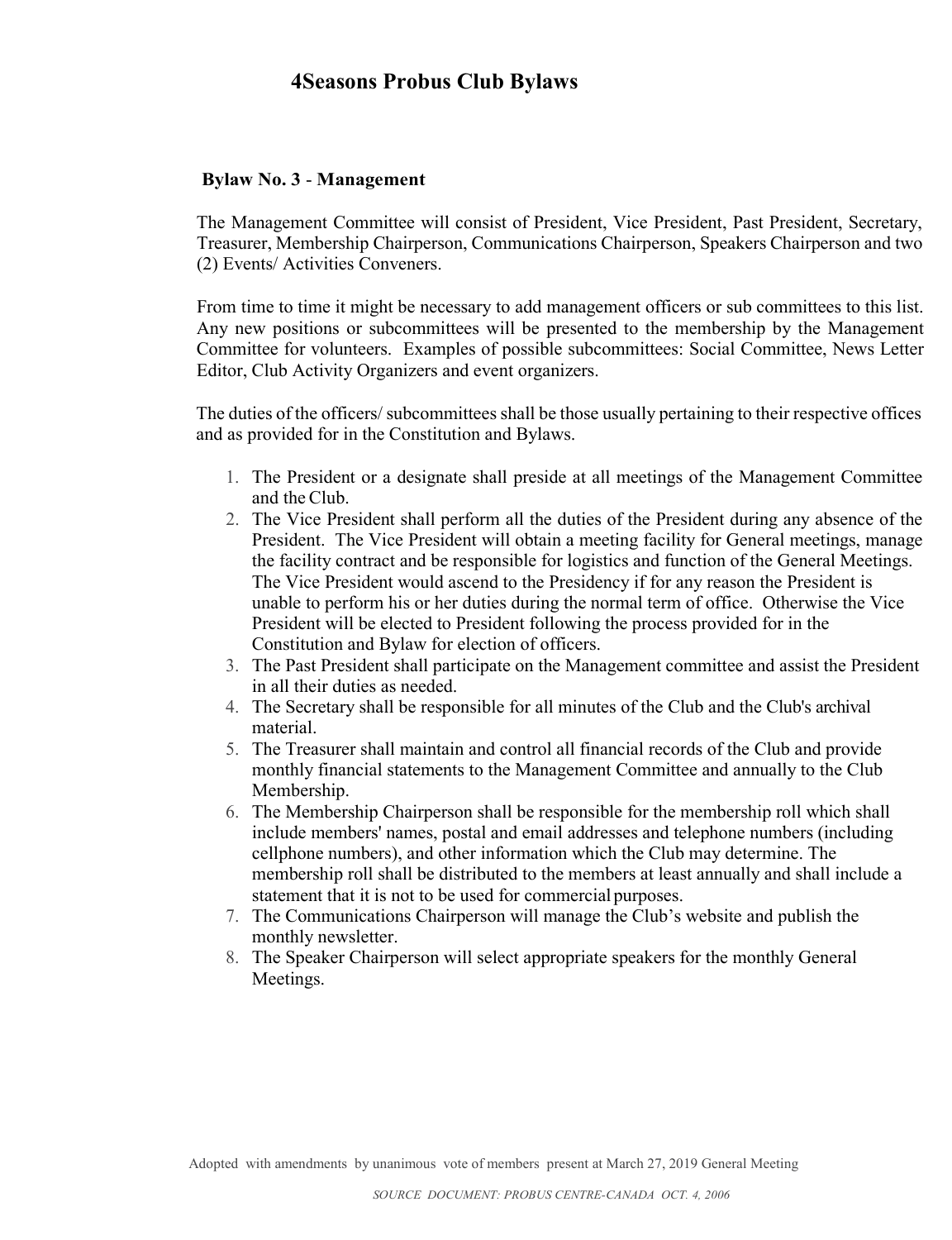- 9. The Events/ Activities Conveners, which there will be two individuals, shall chair the social committee and be responsible for coordinating with the activity coordinators and event organizers. The Events/Activities Conveners will bring all activity and event recommendations to the Management Committee for approval. The Conveners will provide a calendar of events to the Communications Chairperson for input into the monthly Newsletter, at least one week before the General meeting.
- 10. Monthly Management Meetings will be held two weeks before the General Meetings on the second Wednesday of each month at 9:30am at rotating Management Committee members' homes.
- 11. The President shall review the Standard Constitution for Clubs and their own Club's Bylaws with their Management Committee prior to or at the first Management Committee meeting following the establishment of a new Management Committee.

If any office of the Management Committee becomes vacant, it shall be filled at the meeting at which vacancy has been received or as soon after as possible.

#### **Bylaw No. 4** - **Election of Officers**

- 1. A Nominating Committee consisting of the President-Elect and two Past Presidents (if available, otherwise two Club members in good standing) shall present to the Annual General Meeting a slate of candidates for election to the Management Committee.
- 2. Any further nominations (with prior consent to stand) shall be conveyed to the Nominating Committee at least 14 days prior to the Annual Meeting.
- 3. When. voting is required, it shall be by ballot or by a show of hands if a majority of members in attendance agree.

### **Bylaw No. 5** - **General Meetings**

- 1. The Club's year-end shall be October 31.
- 2. General meetings of the Club shall be held on the fourth Wednesday of each month at 1:00 pm at a location which will be determined according to the monthly event being organized.
- 3. The Annual General Meeting shall be held on the regular meeting day namely the fourth Wednesday of November. At this meeting, members of the Management Committee shall be elected.
- 4. No General monthly meetings will occur in July or August. The December meeting date will be decided upon by the members each year so that it does not conflict with religious holidays.

Adopted with amendments by unanimous vote of members present at March 27, 2019 General Meeting